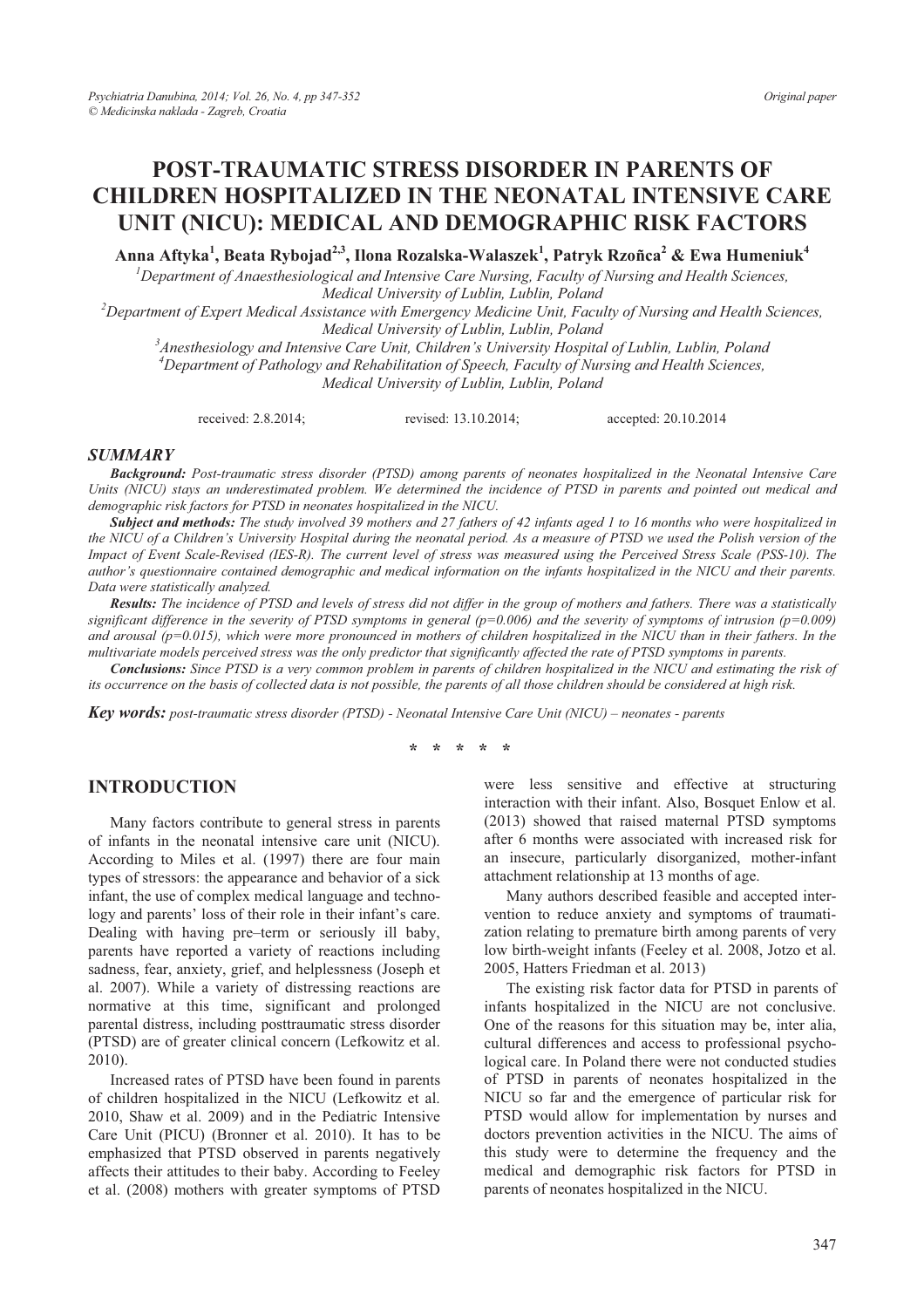# **SUBJECTS AND METHODS**

### **Subjects**

The participants included 39 mothers and 27 fathers of 42 infants aged 1 to 16 months who were hospitalized in the NICU of a Children's University Hospital in eastern Poland in the neonatal period. Study exclusion criteria were: the inability to read and write in Polish, lack of consent to participate in the project and taking care of a child by legal guardians who are not the parents. During the phone call with potential respondents there were provided information about the purpose of the study. After obtaining verbal consent for the questionnaire it was sent to the respondents by post. Respondents received a questionnaire, instructions how to fill in the questionnaire, an informed consent form and a feedback envelope addressed with a glued postage stamp (in order to not bear any costs). At home parents completed the questionnaires and returned them by post.

This study is a result of a larger research project which was approved by the Institutional Review Board of Medical University of Lublin (KE-0254/77/2013). The survey was designed in accordance with the ethical principles of the Helsinki Declaration (World Medical Association 2002).

### **Methods**

Impact of Event Scale – Revised (IES-R). As a measure of PTSD we used the Polish version of the Impact of Event Scale – Revised (IES-R) designed by Weiss & Marmar (1997). The IES-R was adapted by Juczyñski & Ogiñska – Bulik (2009) who demonstrated high reliability and factorial validity of the Polish IES-R. The Cronbach's alpha coefficient was 0.92 for the whole scale. However, for each of its components (Intrusion, Avoidance, and Arousal) it was 0.89, 0.78 and 0.85, respectively (Juczyñski & Ogiñska – Bulik 2009).

Perceived Stress Scale (PSS-10). The current level of stress was measured using the Perceived Stress Scale (PSS-10) developed by S. Cohen, T. Kamarck i R. Mermelstein. The PSS-10 consists of 10 questions that measure subjective impressions concerning worries and personal experiences, ways of behavior and coping with difficult situations. The overall result of the crude scale ranges from 0 to 40 points - the higher the score, the severity of stress is greater. Raw score can be converted into units of the standard scale stents. Polish adaptation of the scale was made by Juczyñski & Ogiñska – Bulik (2009). The Cronbach's alpha coefficient ranged from 0.72 to 0.90 (Juczyñski & Ogiñska – Bulik 2009).

Information Form. Information Form reported on parents' gender, age, habitation, employment, education, number of children, gestational age, Apgar score (1st minute) and health problems of the children. Mothers completed items about their childbirth and

pregnancy histories (history of previous pregnancies, miscarriages, pre-term births, hospitalizations and USG in the last pregnancy, infants' medical problems identified during pregnancy and mothers medical problems during the last pregnancy). Data contained in this questionnaire significantly correspond to those included in the regular medical records of the child. They are available for both nurses and doctors working in the NICU, in other hospital wards and specialist clinics and primary health care.

### **Statistical analyses**

The statistical analyses of the collected data were conducted using the computer softwares STATISTICA 10 (StatSoft, Poland) and SPSS 20. The relationship between variables was evaluated using the Chi-square  $(\chi^2)$  on the independence of the features. When the variables studied were not subjected to normal distribution, to compare two independent groups, the Mann–Whitney U-test was used. In order to assess the impact of demographic and child's health-related factors on the occurrence of PTSD in parents the logistic regression analyzes were performed. To verify the influence of these factors on the severity of PTSD symptoms in parents we used multiple linear regression analysis. Statistical hypotheses were verified at the level of p<0.05.

# **RESULTS**

Mothers and fathers of infants hospitalized in the NICU did not significantly differ in terms of demographic and child's health-related factors. The incidence of PTSD and levels of stress did not differ in the group of mothers and fathers, either. However, there was a statistically significant difference in the severity of PTSD symptoms in general  $(p=0.006)$  and the severity of symptoms of intrusion (p=0.009) and arousal (p=0.015) which were more pronounced in mothers than in fathers of the studied infants (Table 1).

A positive screening for PTSD was more frequent in parents burdened with chronic diseases  $(p=0.041)$ , those whose partners suffered from PTSD  $(p=0.007)$  and in parents of children diagnosed with nervous system diseases ( $p=0.044$ ) (Table 2).

Logistic regression analysis was performed when the diagnosis of PTSD in parents was the dependent variable and gender, age, education, child survival, length of hospitalization, positive screening for PTSD in a partner and levels of stress were the independent variables (predictors). Tested regression model explained 32.2% of the variance of the dependent variable (Rsquare=0.322). Obtained regression coefficients are shown in Table 3. Perceived stress was the only predictor that significantly affected the rate of PTSD symptoms in parents. The influence of other variables proved to be statistically insignificant (Table 3).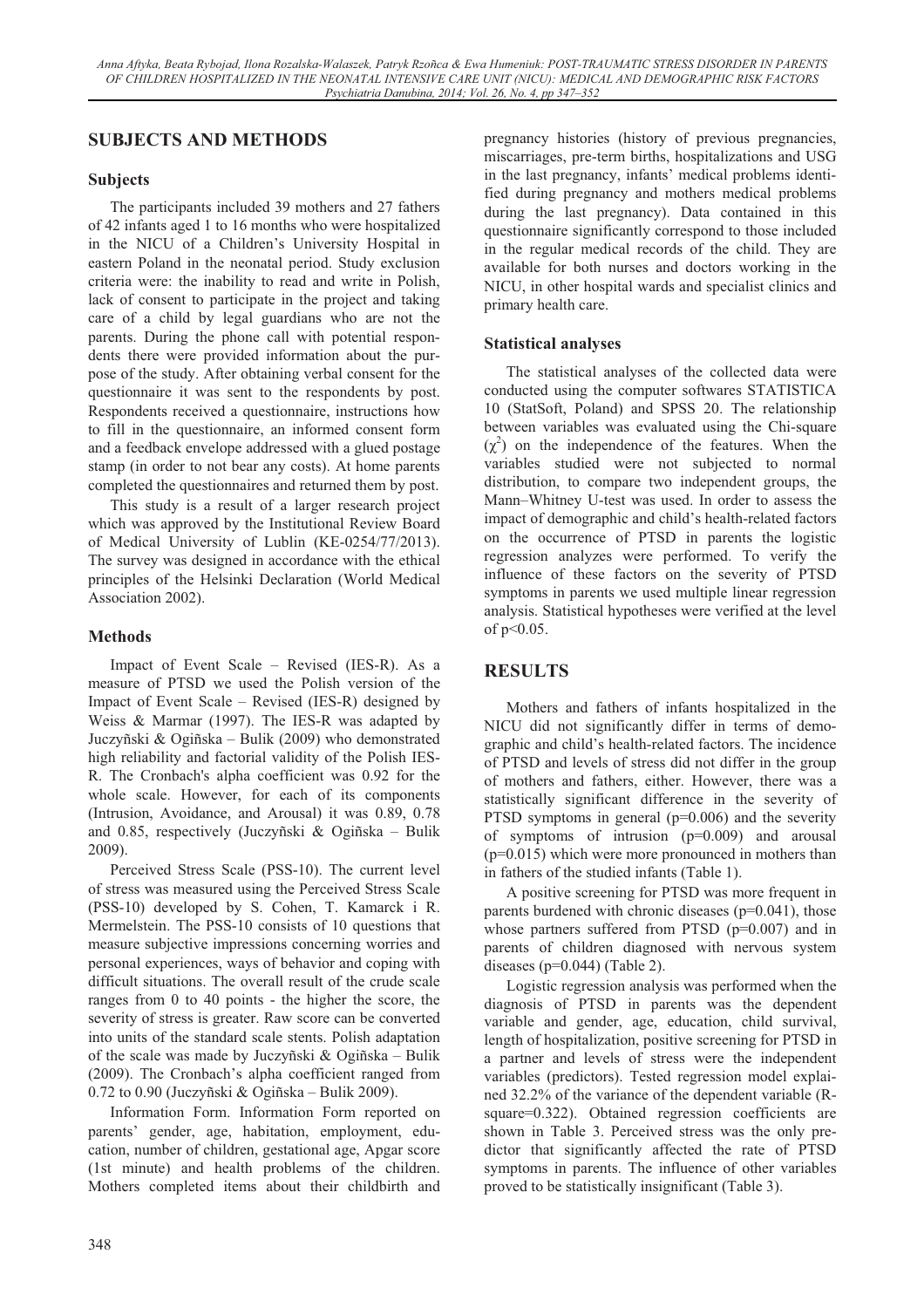*Anna Aftyka, Beata Rybojad, Ilona Rozalska-Walaszek, Patryk Rzoñca & Ewa Humeniuk: POST-TRAUMATIC STRESS DISORDER IN PARENTS OF CHILDREN HOSPITALIZED IN THE NEONATAL INTENSIVE CARE UNIT (NICU): MEDICAL AND DEMOGRAPHIC RISK FACTORS Psychiatria Danubina, 2014; Vol. 26, No. 4, pp 347–352* 

|                          | Variables                                                                                                | Mothers     | Fathers     | p     |  |  |  |  |
|--------------------------|----------------------------------------------------------------------------------------------------------|-------------|-------------|-------|--|--|--|--|
|                          | Parent's age, mean (SD)                                                                                  | 31.0(5.4)   | 32.8(4.6)   | 0.165 |  |  |  |  |
| Parental characteristics | First-born child, n (%)                                                                                  | 21(54%)     | 13 $(50\%)$ | 0.761 |  |  |  |  |
|                          | Urban residents, n (%)                                                                                   | 20 (51%)    | 13 (48%)    | 0.802 |  |  |  |  |
|                          | Higher education level, $n$ (%)                                                                          | 21(55%)     | 12(46%)     | 0.474 |  |  |  |  |
|                          | Employed under the agreement, $n$ (%)                                                                    | $16(46\%)$  | 14 $(64%)$  | 0.187 |  |  |  |  |
|                          | Anamnesis of chronic diseases, n (%)                                                                     | 5(13%)      | 1(4%)       | 0.220 |  |  |  |  |
|                          | Positive PTSD Screening <sup>a</sup> , n (%)                                                             | 20(51%)     | 9(33%)      | 0.149 |  |  |  |  |
|                          | Intensity of PTSD symptoms <sup>a</sup> , mean (SD)                                                      | 50.0(18.3)  | 39.4 (15.2) | 0.006 |  |  |  |  |
|                          | Intensity of intrusion <sup>a</sup> , mean (SD)                                                          | 2.69(1.02)  | 2.17(0.89)  | 0.009 |  |  |  |  |
|                          | Intensity of arousal <sup>a</sup> , mean (SD)                                                            | 2.43(1.01)  | 1.85(0.88)  | 0.015 |  |  |  |  |
|                          | Intensity in avoidance <sup>a</sup> , mean (SD)                                                          | 1.30(0.88)  | 1.63(0.71)  | 0.108 |  |  |  |  |
|                          | Positive partner's PTSD Screening <sup>a</sup> , n (%)                                                   | $8(33.0\%)$ | 11 $(46%)$  | 0.376 |  |  |  |  |
|                          | Current stress level <sup>b</sup> , mean $(SD)$                                                          | 22.1(7.5)   | 20.6(6.7)   | 0.391 |  |  |  |  |
|                          | Gestational age (HBD), mean (SD)                                                                         | 34.33(4.8)  | 34.2(5.5)   | 0.953 |  |  |  |  |
|                          | Birth weight (g), mean (SD)                                                                              | 2362 (1050) | 2276 (1143) | 0.794 |  |  |  |  |
|                          | Month of life (completed) at interview, mean (SD)                                                        | 8.0(3.0)    | 8.1(3.3)    | 0.908 |  |  |  |  |
|                          | APGAR score at $1st$ minute, mean (SD)                                                                   | 6.3(2.9)    | 6.0(3.1)    | 0.690 |  |  |  |  |
|                          | Stay in NICU (days), mean (SD)                                                                           | 21.2(25.2)  | 24.8 (29.2) | 0.696 |  |  |  |  |
|                          | Cesarean section, $n$ (%)                                                                                | 25(64%)     | 20(74%)     | 0.392 |  |  |  |  |
|                          | Died, $n$ $\left(\frac{9}{6}\right)$                                                                     | 6(15%)      | 4(15%)      | 0.949 |  |  |  |  |
|                          | Congenital malformations, $n$ (%)                                                                        | 15 (38%)    | 11 $(41%)$  | 0.852 |  |  |  |  |
| Infant characteristics   | Genetic malformations, $n$ (%)                                                                           | 2(5%)       | 2(7%)       | 0.702 |  |  |  |  |
|                          | Operations, $n$ (%)                                                                                      | 26(67%)     | 18(67%)     | 1.000 |  |  |  |  |
|                          | Cardiovascular diagnoses, n (%)                                                                          | 12(31%)     | 11 $(41\%)$ | 0.403 |  |  |  |  |
|                          | Bronchopulmonary diagnoses, n (%)                                                                        | 38 (97%)    | $27(100\%)$ | 0.401 |  |  |  |  |
|                          | Alimentary diagnoses, n (%)                                                                              | 13(33%)     | $8(30\%)$   | 0.751 |  |  |  |  |
|                          | Neurogical diagnoses, n (%)                                                                              | 10(26%)     | 5(19%)      | 0.497 |  |  |  |  |
|                          | Genitourinary diagnoses, n (%)                                                                           | 6(15%)      | 5(19%)      | 0.737 |  |  |  |  |
|                          | Infections, $n$ $\left(\frac{9}{0}\right)$                                                               | 25(64%)     | 17(63%)     | 0.925 |  |  |  |  |
|                          | Asphyxia, n (%)                                                                                          | 19 (49%)    | 13 (48%)    | 0.964 |  |  |  |  |
|                          | <sup>b</sup> PSS 10 - (Perceived Stress Scale)<br><sup>a</sup> IES-R- (Impact of Event Scale – Revised); |             |             |       |  |  |  |  |

**Table 1.** Sample characteristics

A multivariate regression analysis was performed in which the severity of PTSD symptoms in parents was the criterion variable, while gender, age and education of parents and child survival, length of hospitalization, positive screening of PTSD in a partner, and levels of stress, served as predictors. Only perceived stress was strongly and positively associated with the varying severity of PTSD (beta= $0.576$ , p< $0.05$ ). Other explanatory variables proved to be statistically insignificant. Tested regression model explained 50.8% of the variance in PTSD severity (R2=0.508, p<0.0001) (Table 4).

### **DISCUSSION**

Our study showed that 33% of the fathers and 51% of the mothers of children hospitalized in the NICU met criteria for PTSD. It is a very high percent, so we searched for the factors that would account for such a high occurrence of PTSD.

The first relevant factor may be the fact, that our NICU does not have a psychological intervention program for parents of premature infants during hospitalization, which, according to Jotzo & Poets (2005), may reduce the severity of symptomatic response to the

traumatic impact of premature birth. The others may be related to fact that prior research has showed an increased prevalence of PTSD in Poland in comparison with other countries (Norris et al. 2002). This finding does not have an adequate explanation - a possible cause could be the lack of appropriate institutional support for victims or so-called culture of complaining (Zawadzki 2006, Wojciszke et al. 2001).

The vast majority of publications indicate that women from general population and mothers of children hospitalized in the NICU more frequently suffer from PTSD in comparison with men (Perrin et al. 2013, Youngblut et al. 2013, Lefkowitz et al. 2010). Frequency of PTSD diagnosis in the mothers of children hospitalized in the NICU ranged from 5% to 35% percent, whereas in the fathers it ranged from 8% to 33% (Youngblut et al. 2013, Lefkowitz et al. 2010, Hatters-Friedman et al. 2013). We demonstrated that the difference in the prevalence of PTSD in the mothers and fathers of infants hospitalized in the NICU (51% and 33%, respectively) was not statistically significant. No statistically significant difference may result from a small study group. However, mothers presented with significantly higher total PTSD symptoms and severity of intrusion and arousal symptom clusters.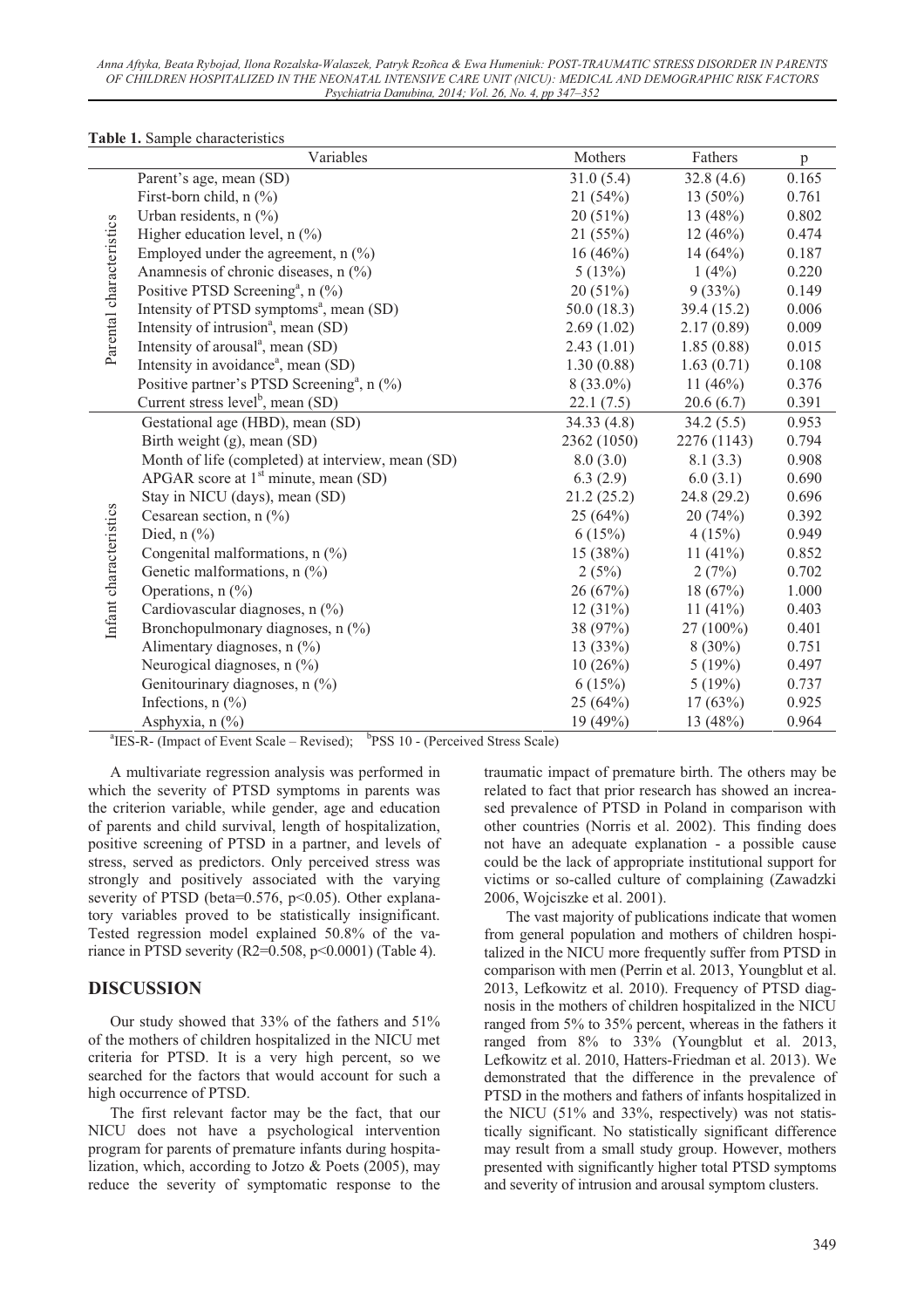| Variables                |                                                                                            | Positive PTSD screening         | Negative<br><b>PTSD</b><br>screening | $\rm p$     |           |
|--------------------------|--------------------------------------------------------------------------------------------|---------------------------------|--------------------------------------|-------------|-----------|
|                          | Parent's age, mean (SD)                                                                    |                                 | 32.3(5.5)                            | 31.3(4.9)   | 0.442     |
|                          |                                                                                            | Mother                          | 20(51%)                              | 19 (49%)    |           |
|                          | Parent, $n$ (%)                                                                            | Father                          | 9(33%)                               | 18 (67%)    | 0.149     |
|                          | First-born child, $n$ (%)                                                                  |                                 | 12(41%)                              | 22(61%)     | 0.113     |
|                          | Urban residents, $n$ (%)                                                                   |                                 | 11 $(38%)$                           | 22 (59%)    | 0.083     |
|                          | Higher education level, $n$ (%)                                                            |                                 | $14(50\%)$                           | 19 (53%)    | 0.825     |
|                          | Employed under the agreement, $n$ (%)                                                      |                                 | 15(56%)                              | $15(50\%)$  | 0.674     |
|                          | Anamnesis of chronic diseases, n (%)                                                       |                                 | 5(17%)                               | 1(3%)       | 0.041     |
|                          | Intensity of PTSD <sup>a</sup> , mean (SD)                                                 |                                 | 58(10.3)                             | 35.9(16.5)  | < 0.00001 |
|                          | Intensity of intrusion <sup>a</sup> , mean (SD)                                            |                                 | 2.9(0.6)                             | 2.2(1.1)    | 0.008     |
|                          | Intensity of arousal <sup>a</sup> , mean (SD)                                              |                                 | 2.7(0.7)                             | 1.8(1.0)    | < 0.001   |
| Parental characteristics | Intensity in avoidance <sup>a</sup> , mean (SD)                                            |                                 | 2.2(0.5)                             | 0.9(0.4)    | < 0.00001 |
|                          | Positive partner's PTSD Screening <sup>a</sup> , n (%)                                     |                                 | 12(63%)                              | 7(24%)      | 0.007     |
|                          | Current stress level <sup>b</sup> , mean $(SD)$                                            |                                 | 23.3(7.0)                            | 20.0(7.0)   | 0.063     |
|                          | Premature labors history (women), n (%)                                                    |                                 | 12(48%)                              | 11(52%)     | 0.749     |
|                          | Miscarriages history (women), n (%)                                                        |                                 | 5(26%)                               | 1(6%)       | 0.087     |
|                          | Hospitalization during pregnancy, (SD)                                                     |                                 | 1.4(1.4)                             | 1.3(1.4)    | 0.770     |
|                          | Birth weight (g), mean (SD)                                                                |                                 | 2080 (964)                           | 2521 (1141) | 0.129     |
|                          | Gestational age (HBD), mean (SD)                                                           |                                 | 34.1(4.7)                            | 34.4(5.3)   | 0.062     |
|                          | Month of life (completed) at interview<br>(months), mean (SD)                              |                                 | 8.1(3.1)                             | 8.1(3.2)    | 0.977     |
|                          | APGAR score at $1st$ minute, mean (SD)                                                     |                                 | 6.7(2.6)                             | 5.76(3.17)  | 0.206     |
|                          | Stay in NICU (days), mean (SD)                                                             |                                 | 25.9(29.6)                           | 20.2(24.5)  | 0.091     |
|                          | Cesarean section, $n$ (%)                                                                  |                                 | 22(76%)                              | 23(62%)     | 0.236     |
|                          | Died, $n$ $\left(\frac{9}{0}\right)$                                                       |                                 | 4(14%)                               | 6(16%)      | 0.785     |
|                          |                                                                                            | Congenital malformations, n (%) |                                      | 15 $(41\%)$ | 0.830     |
| Infant characteristics   | Genetic malformations, n (%)                                                               |                                 | 1(3%)                                | 3(8%)       | 0.431     |
|                          | Operations, $n$ (%)                                                                        |                                 | 7(24%)                               | 15 $(41\%)$ | 0.160     |
|                          | Cardiovascular diseases, n (%)                                                             |                                 | $9(31\%)$                            | 14 $(38%)$  | 0.569     |
|                          | Bronchopulmonary diseases, n (%)                                                           |                                 | 28 (97%)                             | 37 (100%)   | 0.255     |
|                          | Alimentary diseases, n (%)                                                                 |                                 | 8(28%)                               | 13 $(35%)$  | 0.513     |
|                          | Neurogical diseases, n (%)                                                                 |                                 | 10(34%)                              | 5(14%)      | 0.044     |
|                          | Genitourinary diseases, n (%)                                                              |                                 | 4(14%)                               | 7(19%)      | 0.579     |
|                          | Infections, $n$ $\left(\frac{0}{0}\right)$                                                 |                                 | 22(76%)                              | 20(54%)     | 0.068     |
|                          | Asphyxia, n (%)                                                                            |                                 | 13 $(45%)$                           | $19(51\%)$  | 0.598     |
|                          | ${}^{a}$ IES-R- (Impact of Event Scale – Revised); ${}^{b}$ PSS 10(Perceived Stress Scale) |                                 |                                      |             |           |

#### **Table 2.** Comparison of parents with positive and negative screening result for PTSD

|  |  |  | Table 3. The logistic regression model for the dependent variable: positive screening for PTSD |  |
|--|--|--|------------------------------------------------------------------------------------------------|--|

|                           | В        | Standard |       | Wald<br>df | Significance | Exp(B) | $95\%$ CI for EXP(B) |             |
|---------------------------|----------|----------|-------|------------|--------------|--------|----------------------|-------------|
|                           |          | error    |       |            |              |        | Lower level          | Upper level |
| Constant                  | 9.076    | 3.616    | 6.299 |            | 0.012        | 0.000  |                      |             |
| Female                    | 0.550    | 0.826    | 0.443 |            | 0.505        | 1.733  | 0.344                | 8.738       |
| Age                       | 0.098    | 0.084    | 1.385 |            | 0.239        | 1.103  | 0.937                | 1.300       |
| Higher education          | $-0.317$ | 0.785    | 0.164 |            | 0.686        | 0.728  | 0.156                | 3.390       |
| A partner with PTSD       | 1.393    | 0.793    | 3.089 |            | 0.079        | 4.029  | 0.852                | 19.054      |
| Perceived stress          | 0.148    | 0.062    | 5.817 |            | 0.016        | 1.160  | 1.028                | 1.309       |
| Child survival            | 1.496    | 1.291    | 1.343 |            | 0.246        | 4.464  | 0.356                | 56.026      |
| Length of hospitalization | 0.010    | 0.016    | 0.381 |            | 0.537        | 1.010  | 0.979                | 1.042       |

CI\*- Confidence interwal; The model explains 32.2% of the dependent variable, p=0.009.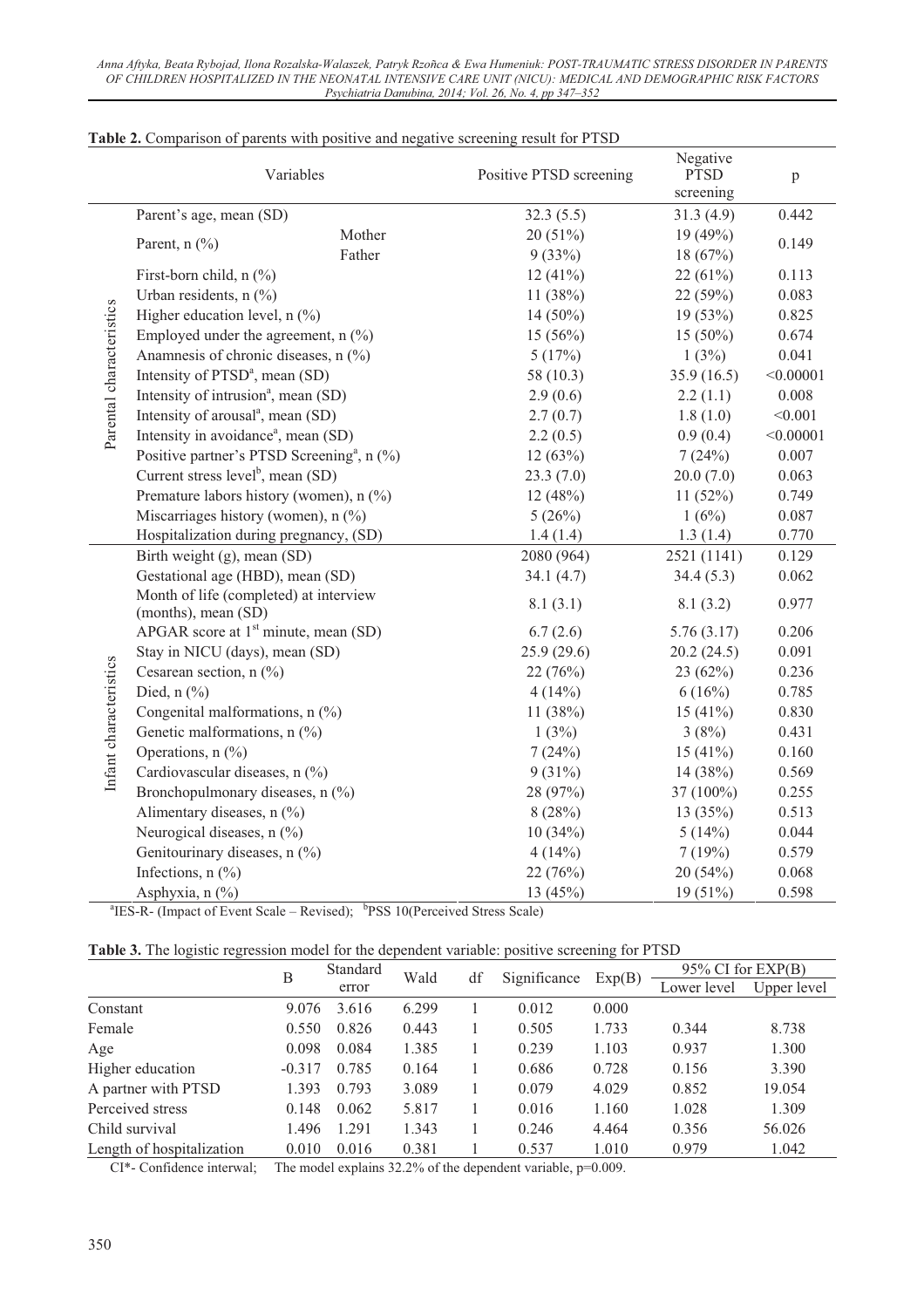*Anna Aftyka, Beata Rybojad, Ilona Rozalska-Walaszek, Patryk Rzoñca & Ewa Humeniuk: POST-TRAUMATIC STRESS DISORDER IN PARENTS OF CHILDREN HOSPITALIZED IN THE NEONATAL INTENSIVE CARE UNIT (NICU): MEDICAL AND DEMOGRAPHIC RISK FACTORS Psychiatria Danubina, 2014; Vol. 26, No. 4, pp 347–352* 

| Model                     |          | Non-standardized coefficients | Standardized<br>coefficients |          | Significance |
|---------------------------|----------|-------------------------------|------------------------------|----------|--------------|
|                           | B        | $SE*$                         | <b>B</b> eta                 |          |              |
| Constant                  | $-4.739$ | 18.021                        |                              | $-0.263$ | 0.794        |
| Female                    | 5.907    | 4.235                         | 0.168                        | 1.395    | 0.171        |
| Age                       | 0.413    | 0.447                         | 0.112                        | 0.923    | 0.361        |
| Higher education          | 2.485    | 4.126                         | 0.070                        | 0.602    | 0.550        |
| A partner with PTSD       | 8.692    | 4.443                         | 0.241                        | 1.956    | 0.057        |
| Perceived stress          | 1.379    | 0.300                         | 0.576                        | 4.600    | 0.000        |
| Child survival            | $-2.021$ | 6.946                         | $-0.043$                     | $-0.291$ | 0.773        |
| Length of hospitalization | $-0.045$ | 0.088                         | $-0.077$                     | $-0.518$ | 0.607        |

|  | Table 4. The linear regression model for the dependent variable: intensity of PTSD |  |  |  |
|--|------------------------------------------------------------------------------------|--|--|--|
|  |                                                                                    |  |  |  |

SE\*- Standard Error; The model explains 50.8% of the dependent variable, p<0.0001

Influence of demographic factors on the occurrence of PTSD in the population of parents of children hospitalized in the NICU is still not well understood. Some authors report statistically significant impacts of several demographic factors while others negate it. Shaban et al. (2012) showed that maternal occupation was related to PTSD following childbirth. In addition, Youngblut et al. (2013) reported that more Hispanic and African-American mothers, compared with those of Caucasian race, suffered from PTSD after their child's death. Different results were presented by Lefkowitz et al. (2010) according to whom there was not a significant association between PTSD and demographic characteristics: parents' age, ethnicity, and level of education. The results of our study also showed no statistically significant effect of demographic data on the prevalence of PTSD in parents of children hospitalized in the NICU.

A review of the literature suggests that positive psychiatric history, exposure to other traumatic events and high levels of anxiety and depression are important predictors of PTSD (Jakovljevic et al. 2012). For example, Lefkowitz et al. (2010) showed that PTSD symptoms severity was associated with concurrent stressors and family history of anxiety and depression. In the population of parents of ill children, the incidence of PTSD was related to the pre-existing psychopathological factors, psycho-social stressors, and trauma exposure (Bronner et al. 2008, 2009, Lefkowitz et al. 2010).

Literature on the influence of prior pregnancy loss (miscarriage, stillbirth, and/or induced abortion) on the risk of postpartum psychiatric disorders shows that women with a history of pregnancy loss are at increased risk for depression and anxiety, as well as PTSD after childbirth (Giannandrea et al. 2013). Our findings, although not statistically significant, suggest that the prevalence of PTSD is higher in women who have previously experienced one or more miscarriages. In our opinion, this lack of statistical significance is probably due to very small size of the study group (miscarriage was related to 6 women, of which 5 patients experienced symptoms of PTSD).

The influence of subjective and objective states of the newborn at birth and later on the incidence of PTSD in parents is also not fully understood, while several

studies vary in their conclusions. However, it seems that most of the variables related to the state of the newborn are not associated with a higher incidence of PTSD in the population of parents of children hospitalized in the NICU. Dudek-Shriber (2004) showed that consistent predictors of parental stress were length of stay in the NICU, extreme prematurity and cardiovascular diagnosis of a newborn. Also, Feeley at al. (2011) demonstrated that medical data of a neonate (how ill the infant was during the NICU hospitalization) was related to mothers' PTSD symptoms. Nonetheless, other research has shown that by PTSD in parents was not related to infant's characteristics (e.g., gestational age, birth weight, Apgar scores or length of stay in the NICU) and objective measures of illness/injury severity but rather to prolonged uncertainty, lack of agency, disruptions in meaning systems and alterations in parental role expectations (Lasiuk et al. 2013). Lefkowitz et al. (2010) obtained similar findings: physician- and parentrated medical severity was not significantly associated with PTSD scores, nor was infant's location at the examination time (home vs. still hospitalized), infant's medical characteristics (diagnosis, whether medical problems were known during pregnancy).

Undoubtedly, a relatively small sample size, selected in a non-randomized manner in the NICU, represents the major limitation of the current study. In addition, future research on this topic should be conducted in several time points, as well as use structured clinical interviews in order to obtain a more valid diagnosis of PTSD.

# **CONCLUSIONS**

Since PTSD is a very common problem in parents of children hospitalized in the NICU and estimating the risk of its occurrence on the basis of collected data is not possible, the parents of all those children should be considered at high risk. Regular screening procedures, conducted by either psychologists or trained nurses, aimed to detect parents suffering from PTSD seem warranted. Implementation and evaluation of an inhospital ward or standard of education and psychoprophylaxis, taking into account the problems of coping with stress in this population, should be promoted.